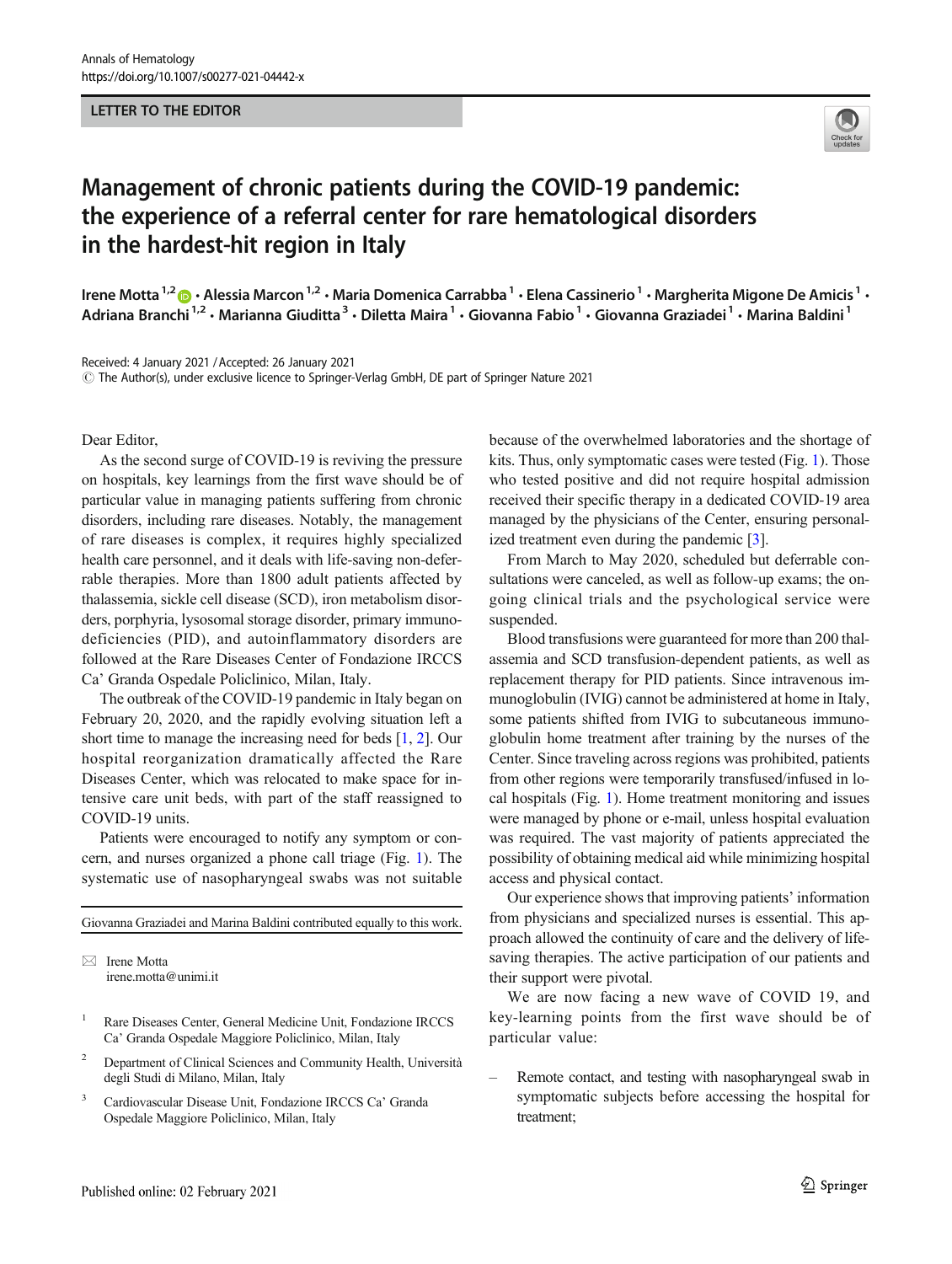<span id="page-1-0"></span>

Fig. 1 Impact of the COVID-19 pandemic on treatment management during the first wave (March–May 2020) and second wave (September–December). Treatments were overall regularly administered. Hereby, we report all the TDT, GD1, and AIDs followed in our center and their respective treatments. Moreover, we report only the SCD, S/THAL, Fabry disease, CVID, and XLA which require regular transfusional/ infusional therapy (\*). Few patients missed the therapy, mainly by choice. One patient with Fabry disease switched from IV enzyme replacement therapy to oral chaperon treatment (§). Noteworthy, despite the pandemic, new diagnosis have been made and new treatments have started (# ).

- During the second wave, a higher number of patients had a symptomatic form of SARS-Cov-2 infection compared to the first wave, consistent with the general population epidemiology. IV, intravenous; COVID-19, coronavirus disease; TDT, transfusion-dependent thalassemia; SCD, sickle cell disease; S/THAL, sickle/thalassemia; GD1, Gaucher disease type 1; ERT, enzyme replacement therapy; CVID, common variable immunodeficiency; XLA, X-linked agammaglobulinemia; AIDs, autoinflammatory diseases; SCIG, subcutaneous immunoglobulin; NA, not applicable
- Dedicated COVID+ areas for life-saving treatments to ensure individualized therapy;
- Home delivery and monitoring of oral and IV drugs to avoid unnecessary hospital access;
- The continuation of clinical trials, ensuring the safety of enrolled patients;
- Psychological support for chronic fragile patients.

The COVID-19 pandemic is a unique, intense, personal, and professional emotional experience. The resilience of health care professionals demonstrated that we can reach our full human potential to care for rare, complex, and fragile patients. Institutions should ensure dedicated and specialized personnel, areas, and time for chronic patients' care.

Acknowledgements We thank all the nurses and the administrator of the Center, whose collaboration and energy are inspiring: Simona Carboni, Damiana Bellotta, Katia Bussoli, Simona Orlando, Paolo Paludetti,

Roberto Saiani, Maria Tabini, and Marina Zarantonello. We thank all the patients whose support was essential. This work is generated within the European Reference Network on Rare Hematological Diseases (ERN-EuroBloodNet). FPA 739541.

Author contributions IM wrote the paper. AM, MDC, and MMDA collected the data. All authors take care of patients and contributed to critical revision and final approval of the version to be published.

**Declarations** All procedures performed in studies involving human participants were in accordance with the ethical standards of the institutional and/or national research committee and with the 1964 Helsinki declaration and its later amendments or comparable ethical standards. This is an observational study. The Research Ethics Committee "Comitato Etico Milano Area 2" has confirmed that no ethical approval is required.

Conflict of interest IM received lecture honoraria from Sanofi-Genzyme and is member of Sanofi-Genzyme and Amicus Therapeutics advisory board. AM, MDC, EC, MMDA, AB, MG, DM, GF, GG, MB declare that they have no conflict of interest.